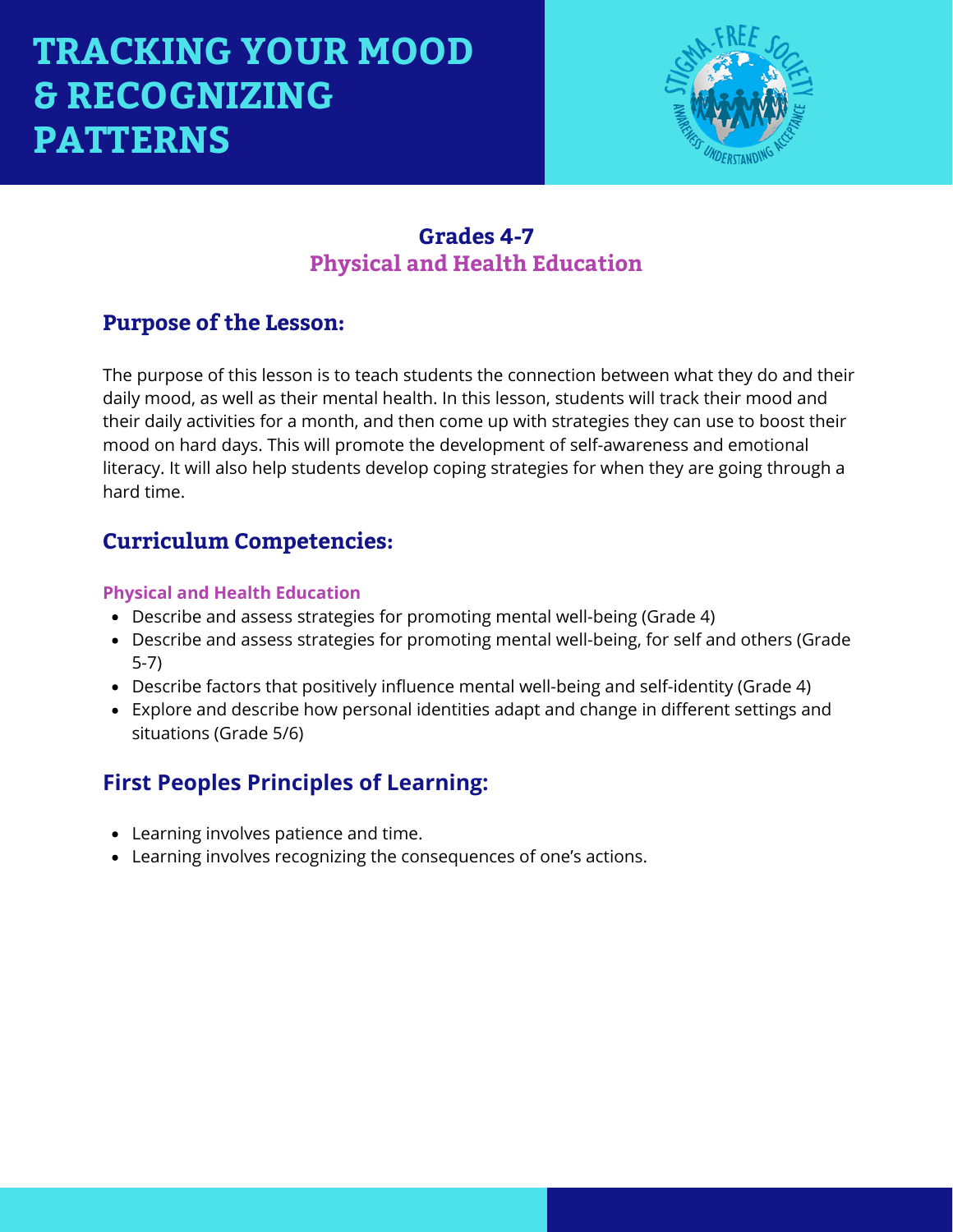

### **Video**

**[Mood Matters: How Food, Movement & Sleep Can Have an Impact on You](https://www.youtube.com/watch?v=qMnQFTy3t30&t=43s)**

### **Guiding Questions:**

- *What are some different moods that you experience?*
- *Why is your mood important?*
- *Why is food, movement and sleep important for your mood and mental health?*
- *What can you do to improve your mood?*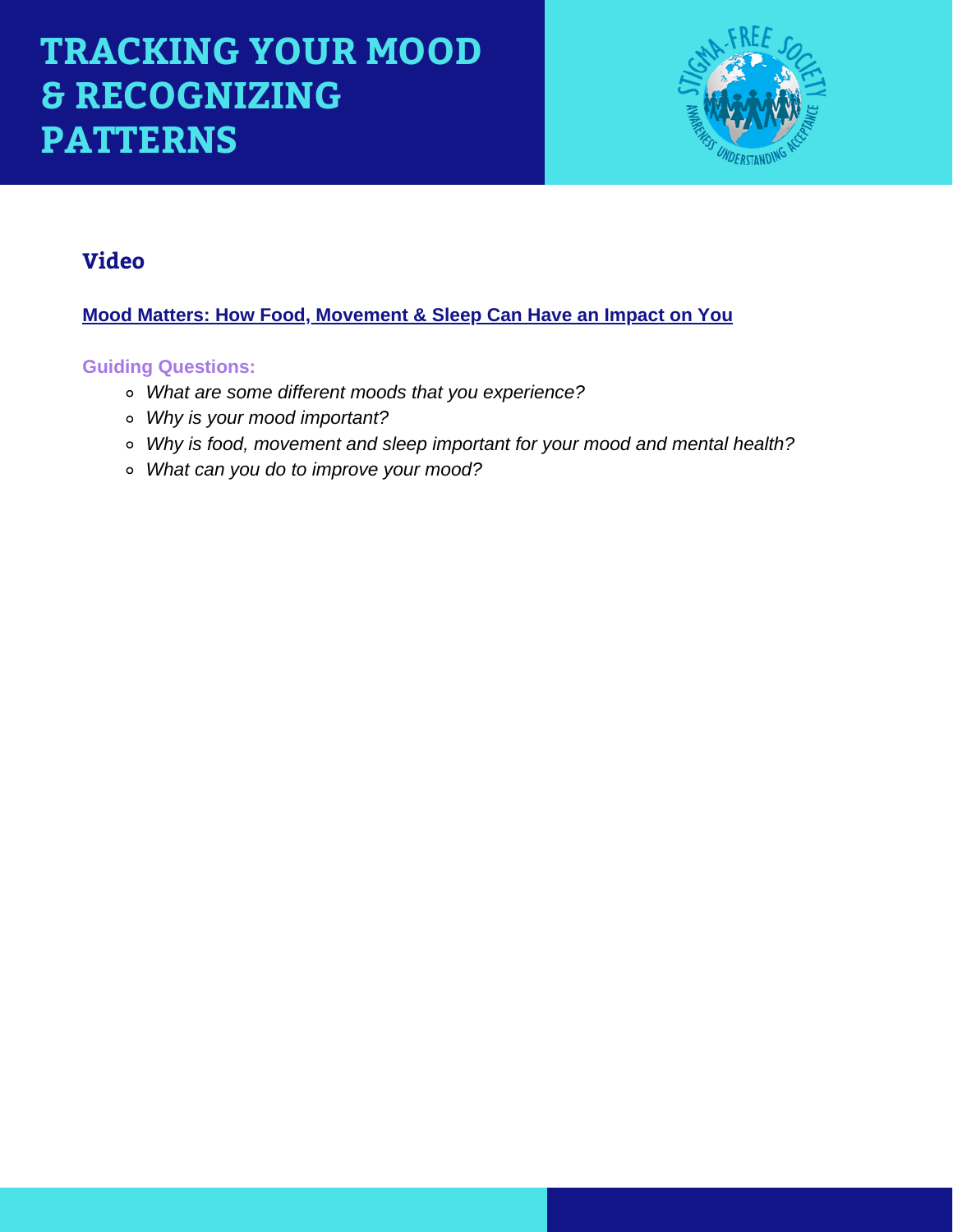

## **Step-by-Step Lesson Plan**

**1) Start by showing the above video** to students and using the above guiding questions to start a discussion about mood. Pause the video and use the Guiding Questions to spark discussion.

**2) Explain to students that they can keep track of their mood.** Keeping track will improve their self-awareness of their emotions. They will learn the link between their activities and daily choices, and their mood/mental health.

**3) Hand out the Mood Tracker worksheet to students.** You can find this in the Downloadable Resource section of the Student Mental Health Toolkit **[HERE](https://studentmentalhealthtoolkit.com/youth-corner/downloadable-resources/)**.

**4) Over the next month, get students to track their mood once a day at school** in the afternoon. In addition to this, get students to keep an activity diary. Each day when they track their mood, get them to also write down what they ate the day before, what they did, and how much water they drank. An example of the format for this can be found below. Students can write in a journal or notebook.

**5) At the end of the month, get students to look at the days where they had a low mood.** Get them to answer these questions:

- *What were you doing on the day you had a low mood?*
- *What did you eat on the day you had a low mood?*
- *Did you drink water on that day?*
- *What could you do to improve your mood on low mood days?*

**6) Finally, get them to make a "Mood Booster Plan."** Get them to write out, on the worksheet below, 10 things they can do to boost their mood on bad days. If they would like, get students to decorate their Mood Booster Plan and hang it on their wall in their room or on their mirror for a good reminder!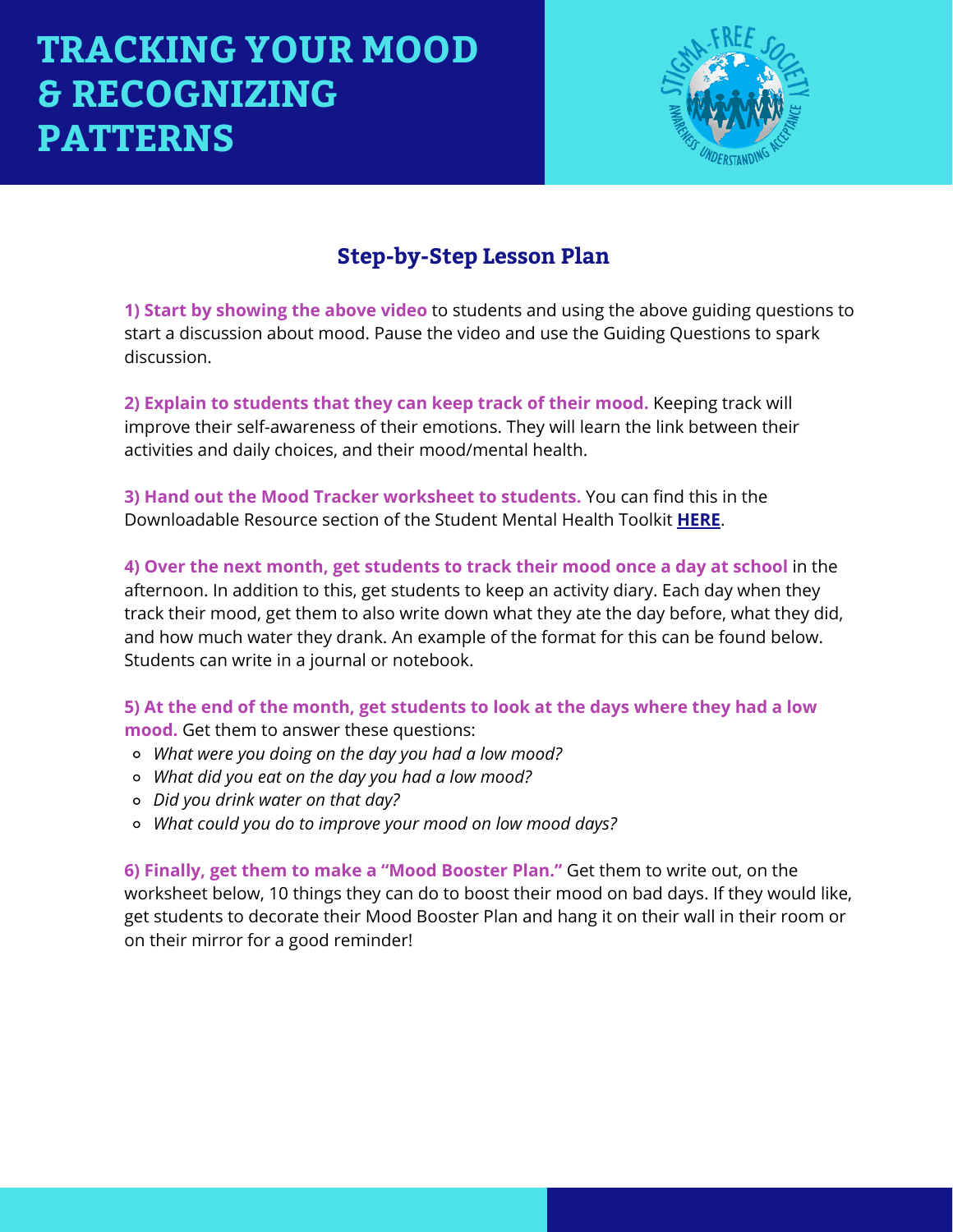

## **Activity Journal**

#### **Date**:

1) What did I do?

2) What did I eat?

3) How much water did I drink?

#### **Date:**

1) What did I do?

2) What did I eat?

3) How much water did I drink?

#### **Date**:

1) What did I do?

2) What did I eat?

3) How much water did I drink?